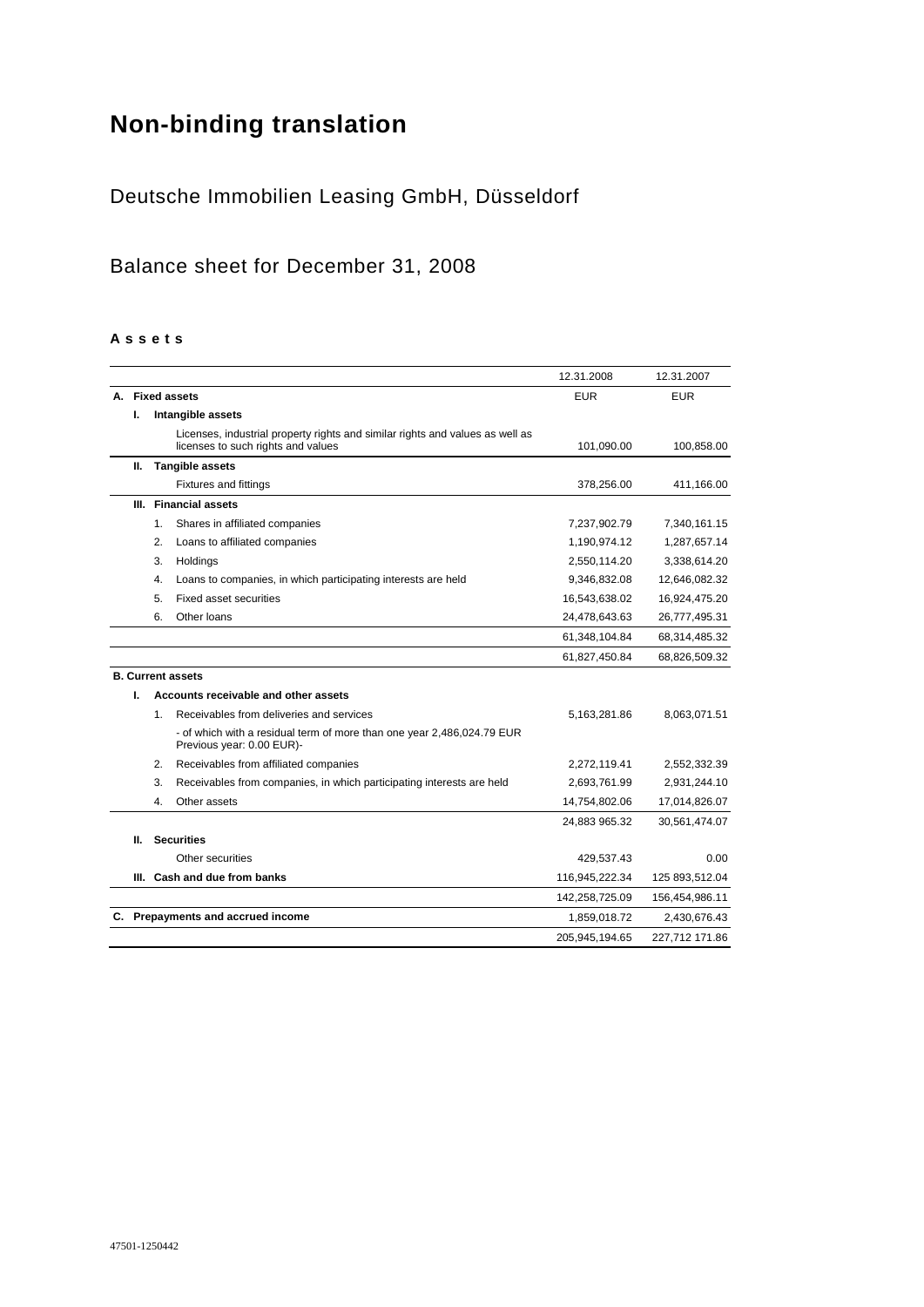#### **L i a b i l i t i e s**

| A. Equity capital<br>1. Subscribed capital<br>Capital reserve<br>3. Retained earnings<br><b>B. Provisions</b><br>Provisions for pensions and similar obligations | <b>EUR</b><br>16,000,000.00<br>10,500,000.00<br>1,805.62<br>26,501,805.62                                             | <b>EUR</b><br>16,000,000.00<br>10,500,000.00<br>1,805.62<br>26,501,805.62 |
|------------------------------------------------------------------------------------------------------------------------------------------------------------------|-----------------------------------------------------------------------------------------------------------------------|---------------------------------------------------------------------------|
|                                                                                                                                                                  |                                                                                                                       |                                                                           |
|                                                                                                                                                                  |                                                                                                                       |                                                                           |
|                                                                                                                                                                  |                                                                                                                       |                                                                           |
|                                                                                                                                                                  |                                                                                                                       |                                                                           |
|                                                                                                                                                                  |                                                                                                                       |                                                                           |
|                                                                                                                                                                  |                                                                                                                       |                                                                           |
|                                                                                                                                                                  |                                                                                                                       |                                                                           |
|                                                                                                                                                                  |                                                                                                                       |                                                                           |
|                                                                                                                                                                  | 11,314,205.91                                                                                                         | 10,782,644.00                                                             |
| Tax reserves                                                                                                                                                     | 5.778.78                                                                                                              | 0.00                                                                      |
| Other provisions                                                                                                                                                 | 11,927,725.68                                                                                                         | 14,014,576.07                                                             |
|                                                                                                                                                                  | 23,247,710.37                                                                                                         | 24,797,220.07                                                             |
|                                                                                                                                                                  |                                                                                                                       |                                                                           |
| C. Liabilities                                                                                                                                                   |                                                                                                                       |                                                                           |
| - items 2, 3 and 4 all with a residual maturity of up to one year -                                                                                              |                                                                                                                       |                                                                           |
| 1. Liabilities relating to financial institutions                                                                                                                | 5,738,558.18                                                                                                          | 10,339,187.71                                                             |
| - thereof with a residual maturity from that of up to one year 97,241.02 EUR<br>(previous year: 4,600,629.52 EUR)-                                               |                                                                                                                       |                                                                           |
| 2. Liabilities relating to deliveries and services                                                                                                               | 558.018.51                                                                                                            | 1,088,343.44                                                              |
| Liabilities relating to affiliated companies                                                                                                                     | 21,710,468.40                                                                                                         | 25,810,241.43                                                             |
| Amounts owed to companies, in which participating interests are held                                                                                             |                                                                                                                       |                                                                           |
|                                                                                                                                                                  | 9,359,049.58                                                                                                          | 8,745,978.60                                                              |
| Other liabilities                                                                                                                                                | 112,225,658.48 123,118,274.23                                                                                         |                                                                           |
| - thereof from taxes 259,361.57 EUR (previous year: 288,813.98 EUR)-                                                                                             |                                                                                                                       |                                                                           |
| - thereof in the context of social security 0.00 EUR (previous year 20,000.00)<br>EUR)-                                                                          |                                                                                                                       |                                                                           |
|                                                                                                                                                                  |                                                                                                                       |                                                                           |
| previous year 86,659,441.72 EUR)-                                                                                                                                |                                                                                                                       |                                                                           |
|                                                                                                                                                                  |                                                                                                                       |                                                                           |
|                                                                                                                                                                  |                                                                                                                       |                                                                           |
|                                                                                                                                                                  | 6,603,925.51                                                                                                          | 7,311,120.76                                                              |
|                                                                                                                                                                  | - thereof with a residual maturity from that of up to one year 77,104,896.69 EUR<br>D. Prepayments and accrued income | 149,591,753.15 169,102,025.41                                             |

|                                                                    | 205,945,194.65 227,712,1 71.86 |
|--------------------------------------------------------------------|--------------------------------|
|                                                                    |                                |
| <b>Contingent liabilities</b>                                      |                                |
| A. Liabilities on guaranties and liabilities similar to guaranties | 20,315,180.96                  |
| B. Liabilities from guarantee agreements                           | 556,503,128.58                 |
| C. Collateralization for third-party liabilities                   | 1.00                           |
|                                                                    | 576,818,310.54                 |
|                                                                    |                                |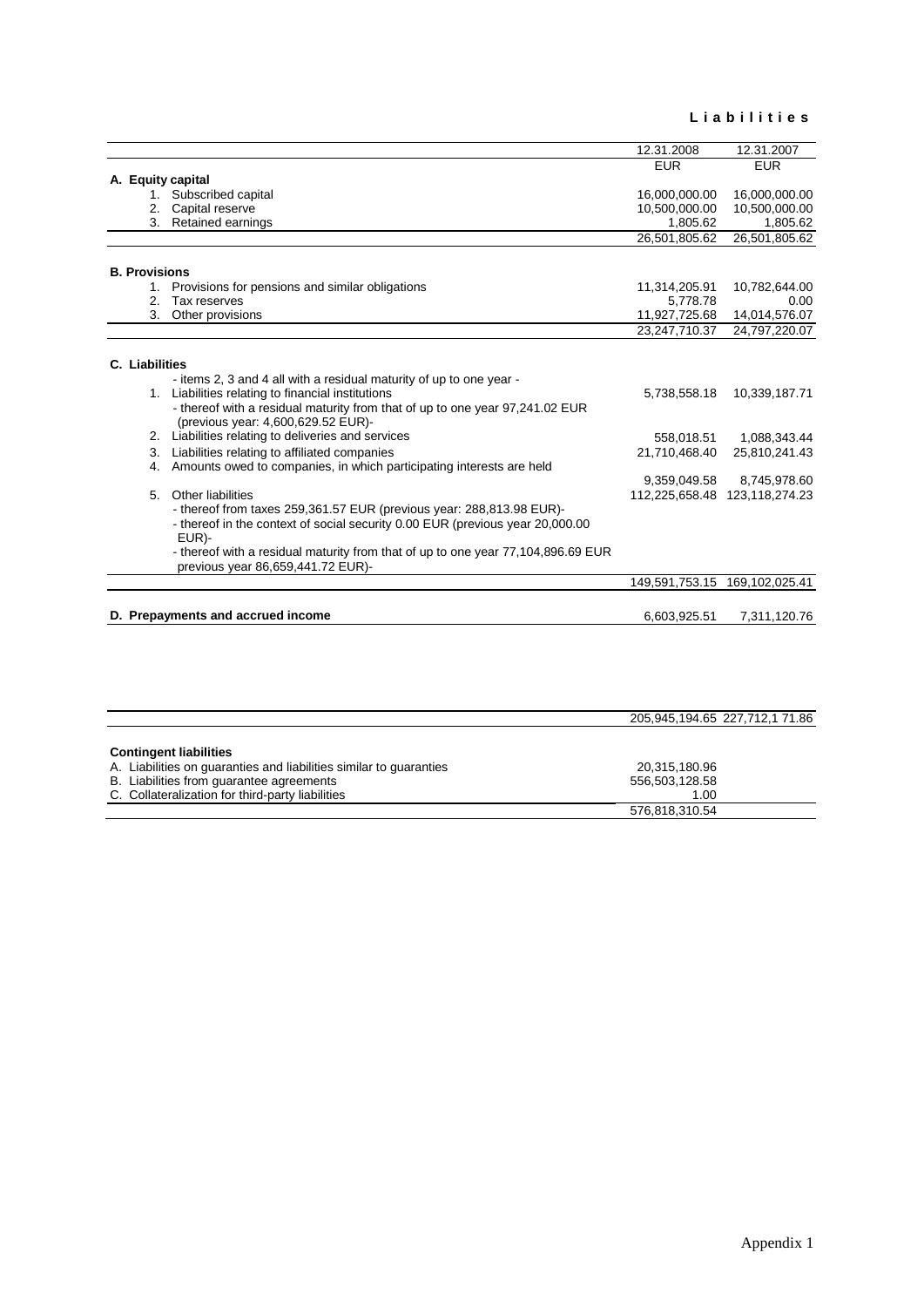# Deutsche Immobilien Leasing GmbH, Düsseldorf

# Income statement for the period from January 1 through December 31, 2008

|                |                                                                                                                                                                            | 2008            | 2007            |
|----------------|----------------------------------------------------------------------------------------------------------------------------------------------------------------------------|-----------------|-----------------|
|                |                                                                                                                                                                            | <b>EUR</b>      | <b>EUR</b>      |
|                |                                                                                                                                                                            |                 |                 |
| 1.             | Sales revenue                                                                                                                                                              | 64,400,451.60   | 73,795,557.85   |
| 2              | Other operating income                                                                                                                                                     | 4,324,412.14    | 2,671,549.03    |
| 3 <sub>1</sub> | Personnel costs                                                                                                                                                            |                 |                 |
|                | a. Wages and salaries                                                                                                                                                      | -15,573,837.78  | -16,376,851.05  |
|                | b. Social security contributions and expenditure for retirement plans and support<br>-thereof for pension schemes -1,891,643.94 EUR (previous year: 1,869,989.47)<br>EUR)- | $-3,980,541.82$ | $-4,157,310.90$ |
| 4.             | Depreciation on intangible assets of capital assets and tangible assets                                                                                                    | $-300,616.19$   | -451,725.04     |
| 5.             | Other operating expenditures                                                                                                                                               | -42,921,287.98  | -45,463,590.44  |
| 6.             | Earnings from profit-transfer agreements                                                                                                                                   | 243,502.53      | 1,502,254.36    |
| 7.             | Earnings from holdings                                                                                                                                                     | 370,004.78      | 444.506.68      |
|                | - thereof from affiliated companies                                                                                                                                        |                 |                 |
|                | 115,211.35 EUR (previous year: 81,237.88 EUR)-                                                                                                                             |                 |                 |
| 8.             | Revenue from other fixed-asset securities and long-term financial investments                                                                                              |                 |                 |
|                |                                                                                                                                                                            | 839,509.45      | 806,224.35      |
| 9.             | Other interest and similar revenues                                                                                                                                        | 4,575,503.98    | 5,028,197.36    |
|                | - thereof from affiliated companies                                                                                                                                        |                 |                 |
|                | 3,772,259.82 EUR (previous year: 4,161,357.72 EUR)-                                                                                                                        |                 |                 |
|                | 10. Depreciation of financial assets and securities of the current assets                                                                                                  | $-1,557,581.85$ | $-90,000.00$    |
|                | 11. Interest and similar expenditure                                                                                                                                       | $-2,237,244,22$ | $-2,136,212,08$ |
|                | -thereof to affiliated companies                                                                                                                                           |                 |                 |
|                | 422,134.74 (previous year 353,142.28 EUR)-                                                                                                                                 |                 |                 |
|                | 12. Expenditure from assumptions of losses                                                                                                                                 | $-1,772,869.54$ | 0.00            |
|                | 13. Results of ordinary business activities                                                                                                                                | 6,409,405.10    | 15,572,600.12   |
|                | 14 Extraordinary income / extraordinary profit or loss                                                                                                                     | 1,888,325.12    | 0.00            |
|                | 15. Taxes on income and profit                                                                                                                                             | 0.00            | $-1,725,965.54$ |
|                | -thereof from tax contributions 0.00 EUR (previous year: 1,725,965.54 EUR)                                                                                                 |                 |                 |
|                | 16. Other taxes                                                                                                                                                            | 4,562.64        | $-11,284.75$    |
|                | 17. Transferred profit based on profit-transfer agreements                                                                                                                 | $-8,302,292.86$ | -13,835,349.83  |
|                | 18. Annual net income                                                                                                                                                      | 0.00            | 0.00            |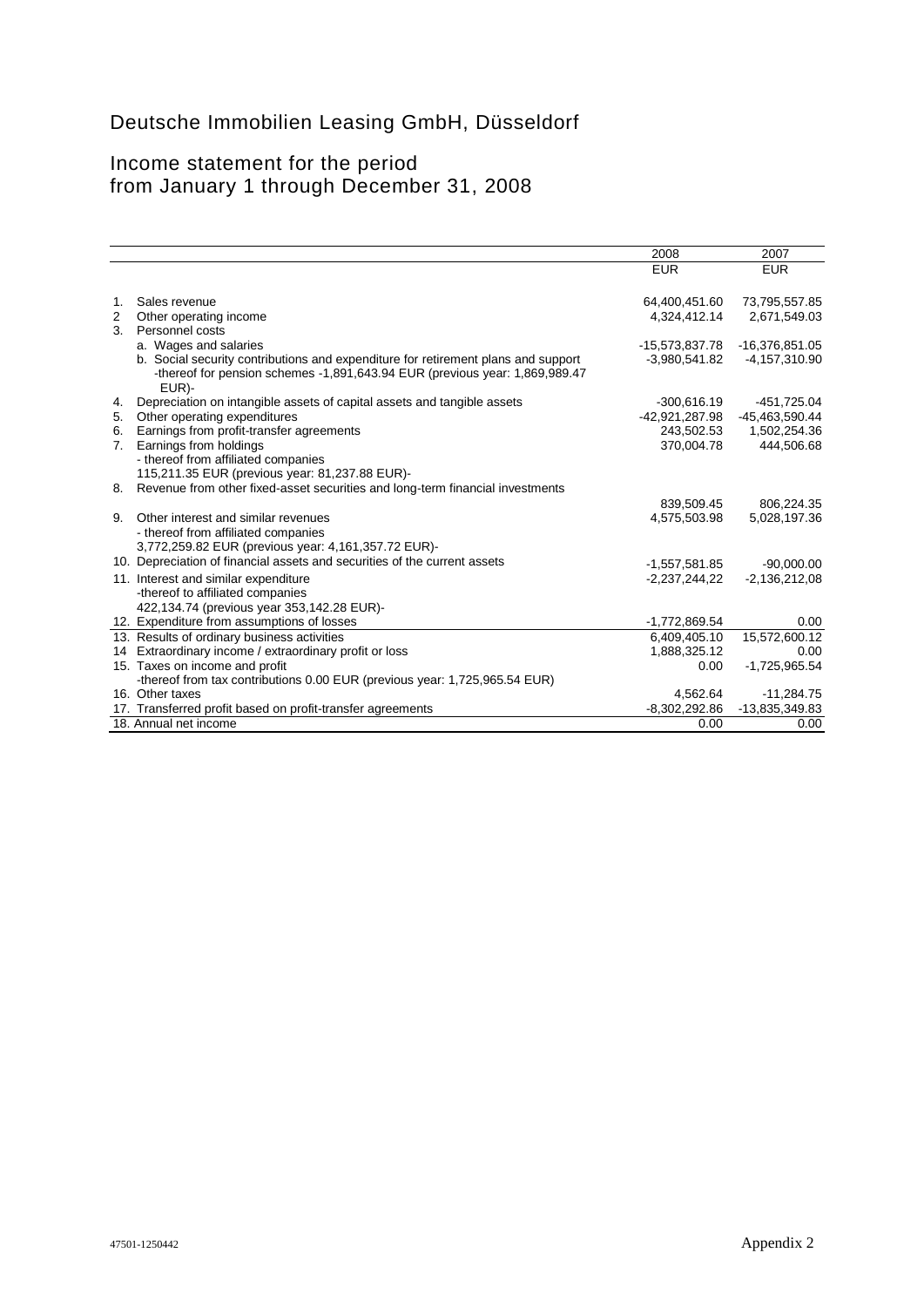# **Deutsche Immobilien Leasing GmbH, Düsseldorf**

# **Notes on the accounts for the 2008 business year**

#### **I. FINANCIAL REPORTING STANDARDS**

The year-end financial report dated December 31, 2008, of the Deutsche Immobilien Leasing GmbH, Düsseldorf (abbreviated DIL) has been prepared according to the statutory accounting requirements of the German Commercial Code (HGB) for large corporations and the supplemental regulations of the Limited Liability Corporation Law (GmbHG).

By the annual tax law becoming effective December 25, 2008, DIL became a financial service institute in the context of § 1 Para. 1a Sentence 2 No. 10 of KWG. A corresponding advertisement according to § 64j of KWG at the Federal Banking Supervisory Authority was made with the letter from January 28, 2009. The consolidated financial statement for the fiscal year 2008 was prepared in agreement with the letter of the Institut der Wirtschaftsprüfer (IDW) [German Institute of Auditors] for the preparation and auditing of the consolidated financial statement 2008 for factoring and financial leasing companies before the background of the annual tax law 2009 from February 13, 2009, without taking into consideration the obligations resulting from §§ 340 ff. of HGB, §§ 26 ff. of KWG, which produce additional prescriptions.

#### **II. GENERAL EXPLANATIONS OF BALANCE SHEET AND VALUATION METHODS**

The intangible and tangible assets are fundamentally valuated at the purchase or manufacturing costs, reduced by planned depreciations. The useful economic life of the assets is determined according to the Tax Depreciation Tables (AfA) of the Fiscal Administration. The depreciation is made from a linear basis. To the extent the value of the fixed assets determined according to the above mentioned principles is above the value that is to be given them on the balance sheet closing date, the decline in economic usefulness due to unplanned depreciation is to be used. For the low-valued capital assets, a write-off of the total item over five years is performed according to § 6 Para. 2a of the Income Tax Law (EstG).

The financial assets are capitalized at the purchase costs and/or the lower settlement value. According to the Institut der Wirtschaftsprüfer (IDW) [German Institute of Auditors] report "Balance sheet accounting of shares in commercial partnerships" (IDW RS HFA 18), participations were capitalized only using the amount paid. Payment obligations for required bank deposits for which payment has not yet been demanded are specified according to § 285 of HGB as other financial obligation.

The securities of fixed assets are valued at purchase costs, observing the lower-of-cost-or-market principle.

Accounts receivable and other assets are always shown at their nominal amounts. Non-interest-bearing debts with a term of over one year are, to the extent they have no corresponding counter-performance in the future, reported at present-value. Declines in economic usefulness are taken into account by means of specific loan loss provisions.

The other securities of current assets are balanced at purchase costs, observing the strict lower-of-cost-or-market principle.

For expenses prior to the balance sheet settlement date, which become expenses at a certain time after the settlement date, an active accrual and deferred income item is formed.

Pension reserves and reserves for early retirement payments are to be valuated with the taxable partial value according to § 6a of the Income Tax Law (EstG). The accounting principles used were the "Guide Tables 2005 G" by Dr. Klaus Heubeck with an interest rate of 6% for accounting purposes.

The tax provisions and other provisions take into consideration all known risks and unknown liabilities. The reserves made for the liability extending to statements made in issuing prospectus are to be calculated individually. Existing latent risks from transferred rental entry obligations and liability statements are accounted for in the form of a general bad-debt provision, which is calculated to orient to the residual liability of refinancing of the respective property company. If the liability case and/or the obligation for entering into a rental has begun, the risk is calculated individually. Obligations for part-time retirement and anniversary are determined based on the "Standard Tables 2005 G" by Dr. Klaus Heubeck in accordance with actuarial principles using a base accounting rate of 5.5%.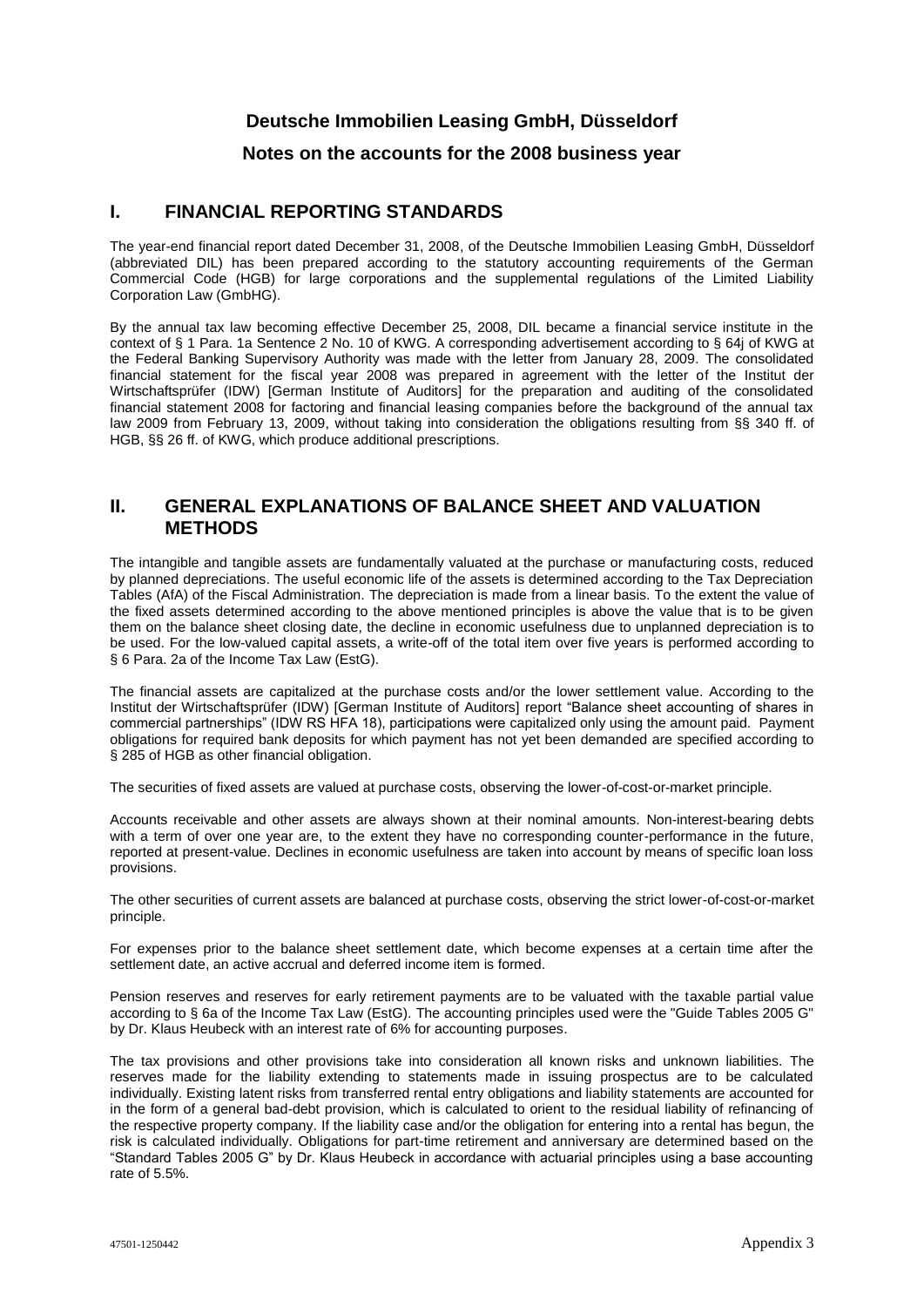Liabilities are carried at the repayment amount.

For incomes prior to the balance sheet settlement date, which become earnings at a certain time after the settlement date, an accrual and deferred income item is formed.

# **III. EXPLANATIONS FOR THE BALANCE SHEET**

#### **1. Fixed assets**

The arrangement and development of the fixed assets in presented in the attached fixed asset movement schedule (page 7).

# **2. Shares in affiliated companies**

DIL participates in 28 (previous year: 32) affiliated companies. In the fiscal year, three subsidiaries were merged into DIL, in which DIL had a capital participation of 100%. With 3 (previous year: 5) subsidiaries, there are contracts relating to the integration of subsidiaries and profit and loss transfer agreements.

# **3. List of shareholdings**

A list of the shareholdings according to § 285 No. 11 HGB is attached to this appendix (page 8 ff.).

# **4. Fixed asset securities**

The securities of the fixed assets 12,544 TEUR (prior year: 12,924 TEUR) involve investment shares to provide security for retirement obligations in the context of a so-called trust model, and they amount to 4,000 TEUR involving a junior tranche of a bond signed by the company in the fiscal year 2007. Unplanned depreciation in the amount of 1,228 TEUR was made in the fiscal year to the investment shares.

# **5. Receivables and other assets**

Of the receivables for deliveries and services, 824 TEUR is for companies, in which participating interests are held.

Receivables to the affiliated companies contain receivables to the shareholder in the amount of 537 TEUR (in previous year 740 TEUR), of that 444 TEUR (in previous year 453 TEUR) are accounts receivable from sales and services. In addition, under the receivables to affiliated companies, receivables from deliveries and services in the amount of 867 TEUR is shown.

# **6. Cash and cash equivalents**

The credits at credit institutions contain exclusively receivables to the shareholder (affiliated company).

# **7. Equity capital**

The sole shareholder is Deutsche Bank AG, Frankfurt am Main, Germany, with which there is a profit and loss transfer agreement in place as well as an integrated inter-company relationship based on sales tax, trade tax, and corporate-income tax.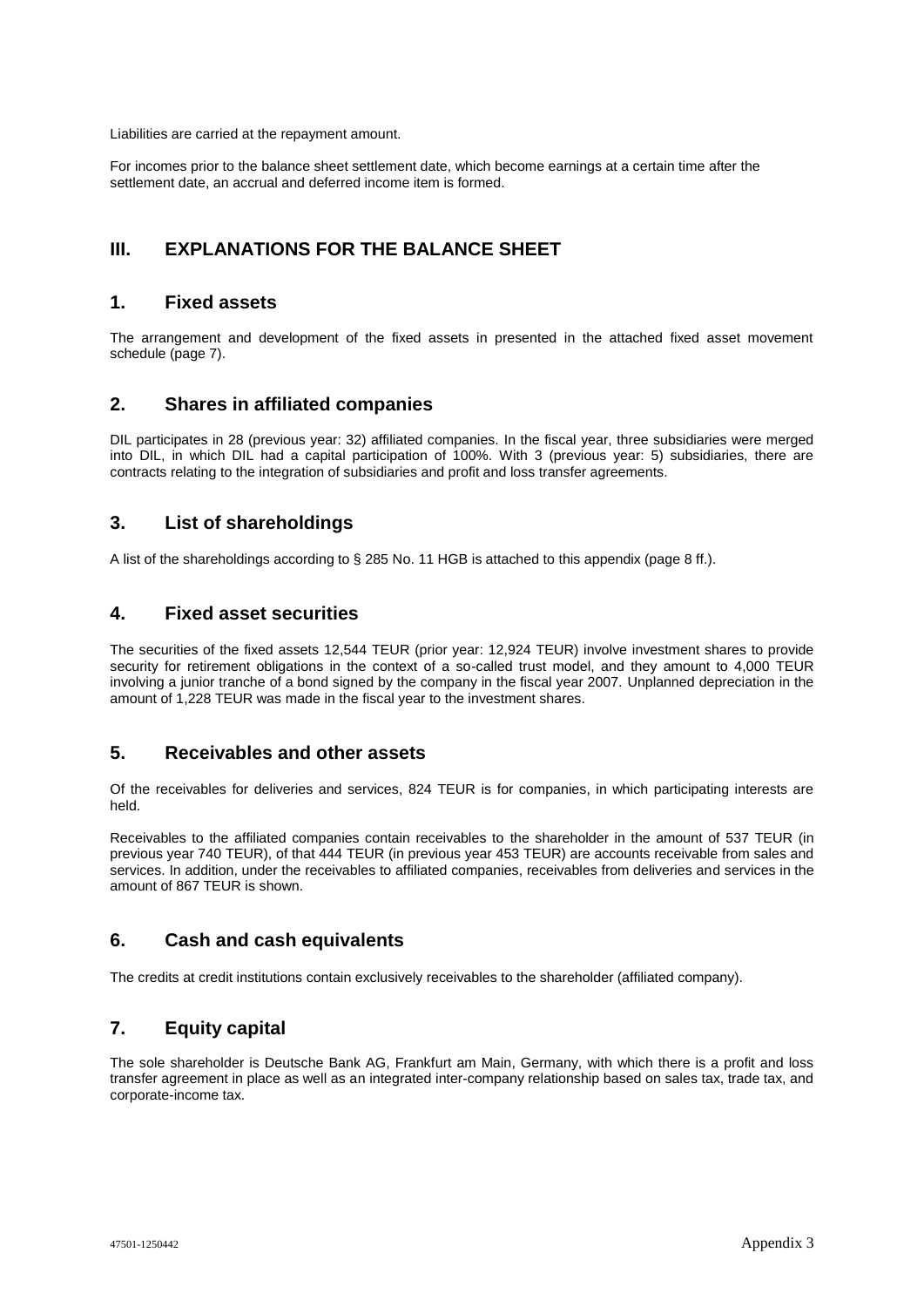# **8. Tax reserves**

The tax provisions result from the merger of DKI Deutsche Kommunalinvest GmbH, Düsseldorf, and involve trade tax for 2008.

# **9. Other provisions**

The other provisions essentially contain personnel-related provisions, provisions for risks from liability extending to statements made in issuing prospectus, for cost contributions of the shareholder, as well as for rental entry obligations and liability statements. The maximum liability risk of the DIL from the rental entry obligations and liability statements amounts to, at the balance sheet settlement date, 3.4 million EUR (previous year: 4.0 million EUR).

# **10. Liabilities**

The amounts owed to credit institutions remain in force to the shareholder (at the same time, affiliated companies) and have a term to maturity of more than five years in the amount of 5,200 TEUR (previous year: 5,319 TEUR).

Under liabilities to affiliated companies, moreover, 13,583 TEUR (previous year: 20,192 TEUR) liabilities to the shareholder are contained.

In the other liabilities are liabilities amounting to 35,121 TEUR (previous year: 36,459 TEUR) with a maturity period of over five years.

# **V. EXPLANATIONS ON THE INCOME STATEMENT**

### **1. Sales revenue**

The sales revenues are mainly, at 32,339 TEUR (previous year 33,321 TEUR), income from non-gratuitous goods and services (predominantly for leasing companies) and at 29,618 TEUR (previous year 31,359 TEUR), rental income and additionally charged object costs from additionally rented domestic leasing costs. Further shown under the sales revenues are revenues from consulting, fund conception, arbitrations and for financial/management accounting in the amount of 2,443 TEUR (previous year: 9,116 TEUR).

# **2. Other operating income**

The item contains, with 676 TEUR (previous year: 1,051 TEUR), income unrelated to accounting period from the closing of reserves.

# **3. Other operating expenditure**

The item contains, with 813 TEUR, expenses unrelated to accounting period which essentially result from the subsequent debit of head office charges for 2007.

# **4. Depreciation of financial assets and securities of the current assets**

This involves exclusively exceptional depreciations of financial assets.

# **5. Extraordinary Income**

The extraordinary income contains profits from the mergers of DIL Limes-Haus Verwaltungsgesellschaft mbH, Düsseldorf, and DKI Deutsche Kommunalinvest GmbH, Düsseldorf, with DIL.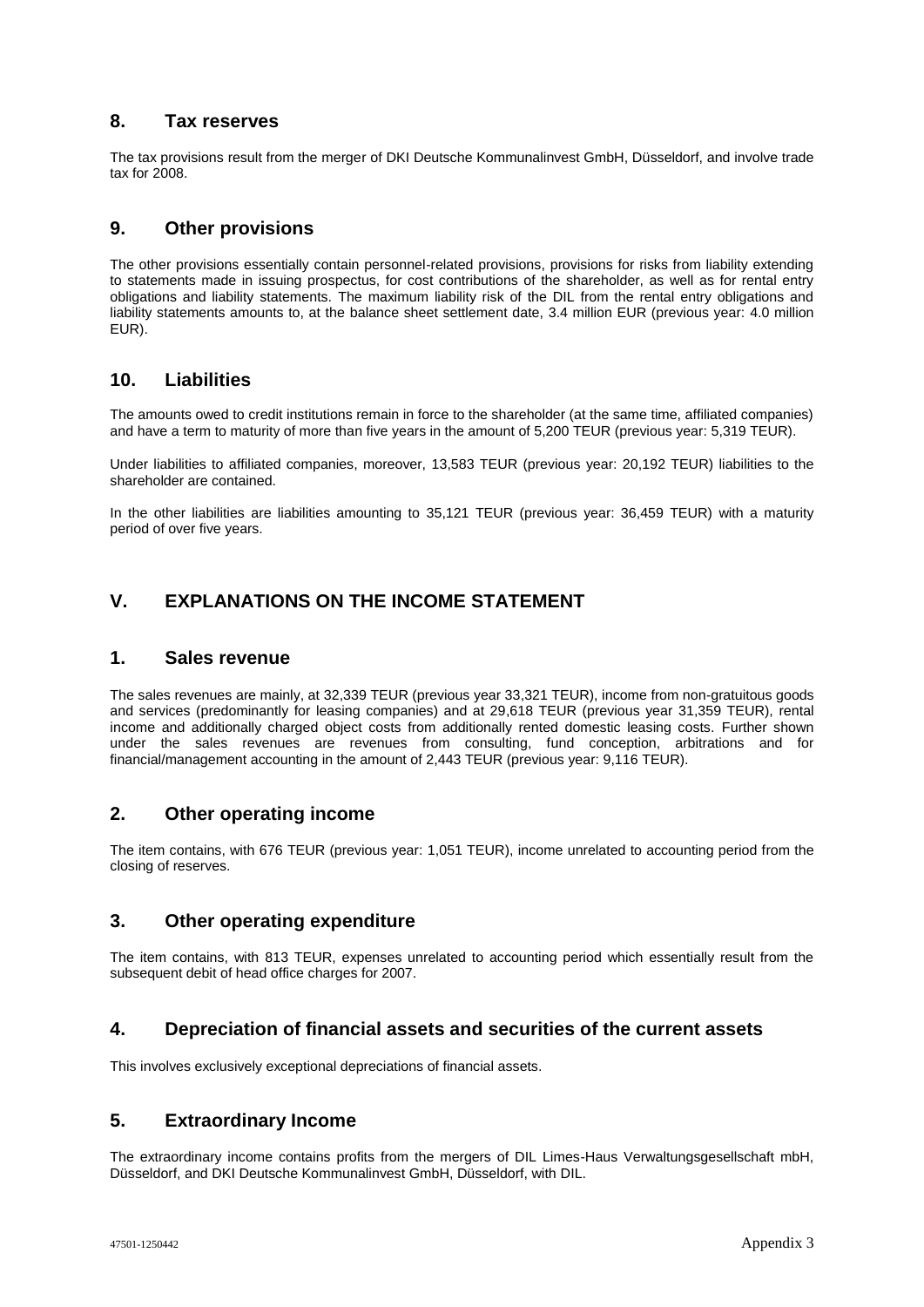#### **6. Profits**

Profits in the amount of 8,302 TEUR (previous year: 13,835 TEUR) are transferred to Deutsche Bank AG because of the profit and loss transfer agreement.

# **VI. CONTINGENT LIABILITIES**

The liabilities from warranties contain 536 TEUR liabilities to affiliated companies.

# **VII. OTHER FINANCIAL OBLIGATIONS**

DIL is a sublessee in 10 cases. From these long-term rental agreements and for the leasing of business offices, there is a yearly rental obligation in the amount of 20 million EUR. These rental agreements end in the years 2009-2020. The maximum liability risk of DIL from the subleasing obligations amounts to, over the residual term, 86 million EUR (previous year: 141 million EUR).

For some leasing companies, DIL has committed to its shareholders to acquire capital shares under certain premises. The maximum financial obligation from this amounts to 79 million EUR (previous year: 50 million EUR). Furthermore, DIL has made a commitment to some leasing companies to acquire the leasing property under certain premises. The maximum financial obligation from this amounts to 172 million EUR (previous year: 261 million EUR).

For eight wind parks currently in the development phase, prior loan payments have been made. In these cases, DIL promised to the refinancing banks to take responsibility for damages that they had not incurred upon fulfillment of the payment prerequisites. The maximum obligation from this amounts to 88 million EUR (previous year: 98 million EUR).

In relation to the sale of two wind parks, DIL committed, by August 2010, to bear any tax burdens for the time prior to the sale; in addition, DIL declared itself ready to carry the costs for any possible noise protection measures at one of the wind parks.

From a wind yield warranty, DIL is obligated to reimburse a wind park company with which it has a goods and services contract for any shortfalls occurring as a result of a period of wind-related standstill.

The total amount of the other financial obligations according to § 285 No. 3 of HGB from the liability for the limited partner's share that has not yet been demanded amounts to 11 TEUR.

# **VIII. OTHER INFORMATION**

#### **1. Board of management**

Dr. Thomas Rüschen, Global Head Asset Finance & Leasing, Deutsche Bank AG

Dipl.-Kfm. Hans-Bernd vor dem Esche, Member of the Board of Directors

Dr. Kurt Müller, Member of the Board of Directors (starting July 1, 2008)

Ronald Hans Schmidt, Member of the Board of Directors (starting January 1, 2009)

Since in fiscal year 2008 not all business managers received pay from the company, the protection clause of § 286 Para. 4 of the German Commercial Code [HGB] is applied.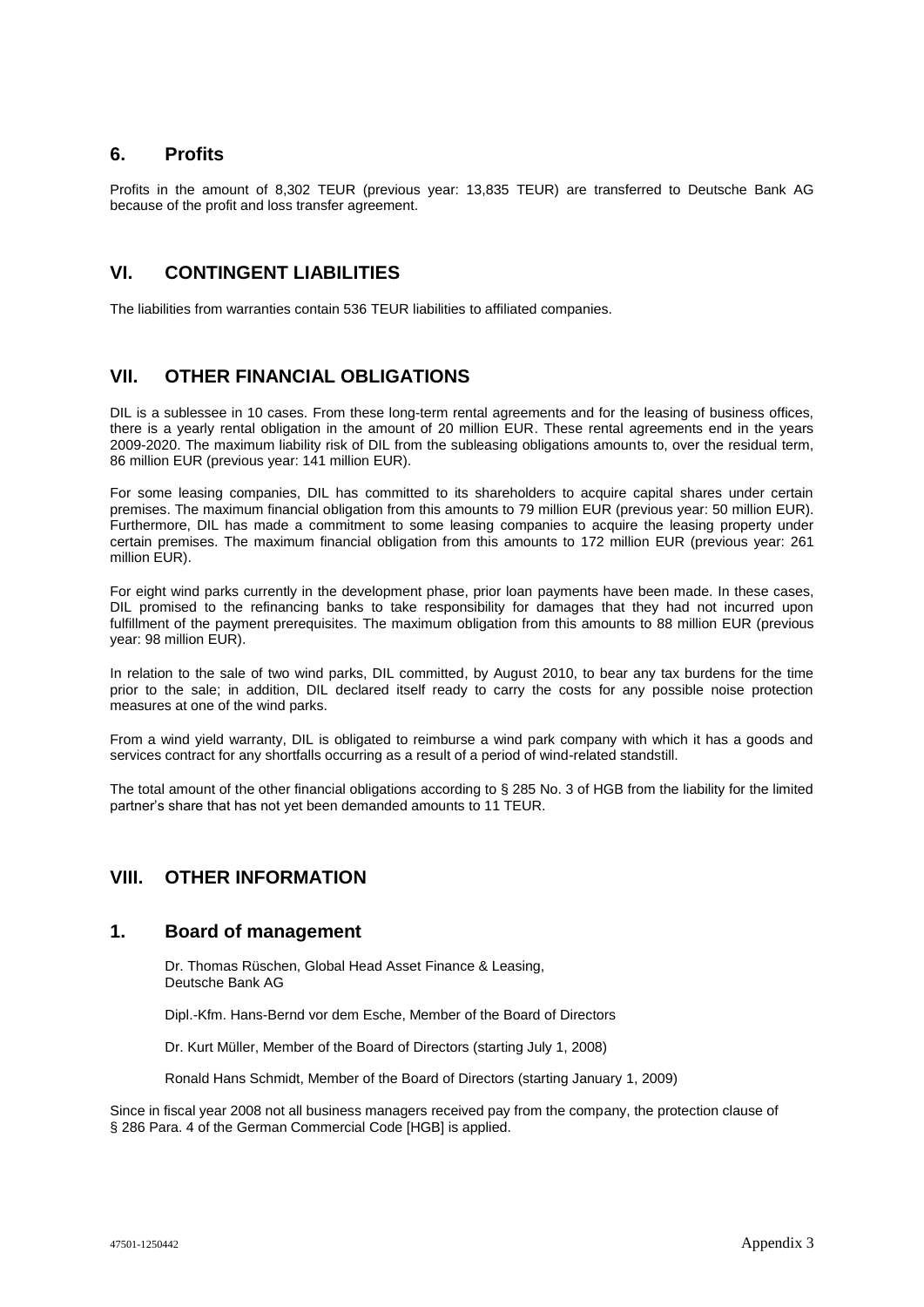# **2. Employee**

In the fiscal year, 210 employees on average were employed. This involves salaried employees exclusively. Of them, 25 on average were employed part-time.

# **3. Information about Group Affiliation**

The parent company, which prepares the consolidated financial statement and the corporate director's report for the largest grouping within the corporation, is Deutsche Bank AG, Frankfurt am Main. The consolidated financial statement of Deutsche Bank AG will be published in the electronic Bundesanzeiger (Federal Gazette).

The consolidated financial statement of Deutsche Bank AG has a discharging effect for Deutsche Immobilien Leasing GmbH according to § 291 Para. 2 of the German Commercial Code (HGB).

Deutsche Immobilien Leasing GmbH is thus discharged from the obligation to prepare its own consolidated financial statement and its own director's report.

Düsseldorf, May 28, 2009

Board of management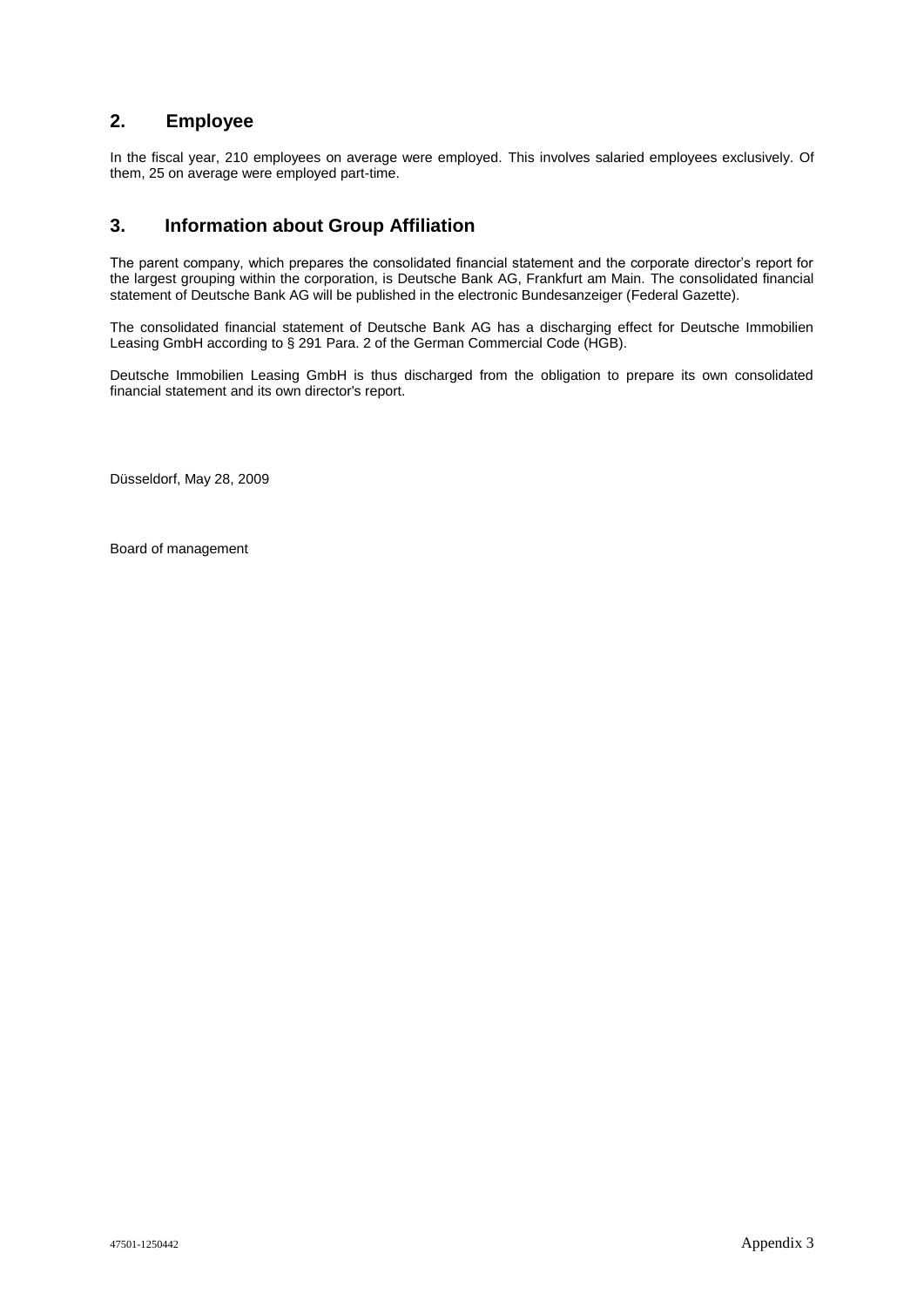# **Deutsche Immobilien Leasing GmbH, Düsseldorf Management report for the 2008 fiscal year**

# **I. General Information**

DIL, as a 100% subsidiary company of Deutsche Bank AG, developed, in addition to the original core business of real estate and large-scale facility leasing, its additional products and areas of responsibility. For the sale of its product offering, DIL usually uses property companies which it administers via contracts for services or work. For structuring, consulting, and intermediate retainers, it generates, in great quantity, conception, provision and consulting honorarium. For its own, as well as for externally-arranged, funds, DIL performs investor care by means of non-gratuitous contracts for services or work.

Various leasing property companies are serviced by an associated company of the DIL, the Leasingverwaltungsgesellschaft Waltersdorf GmbH in Schönefeld.

Via its subsidiary companies DIL Deutsche Baumanagement GmbH and DIL CONTRACT GmbH, DIL provides considerable construction engineering services, from building planning to turn-key production of properties. Furthermore, by DIL Deutsche Baumanagement GmbH, valuations of real estate are generated and construction consulting and control services are offered. DIL Deutsche Baumanagement GmbH is reinforced as a project organizer, a business area that is considered to be especially future-oriented.

In 2008, the DIL group entered a new business leasing volume of approx. 181 million EUR into the books of the property companies. Even though in comparison to the sector trend (./. 30% in 2008) there was growth compared to 2007, the effects of the financial crisis were clearly felt. This became manifest especially in the restraint of our clients in new investments (postponement to unspecified time) and in large problems in structuring of our refinancing of projects.

With Article 27 of the Annual Tax Law 2009 dated 12.19.2008, the catalog of financial services was expanded by, among others, the factual situation at the conclusion of financing leasing contracts as lessor and the administration of leasing property companies which operate the financing leasing. Thus, DIL is subject in the future to the obligation for observing the announcement and reporting specifications of the Reports Regulation (Anzeigenverordnung), especially for the creation of the year-end financial report on forms according to the RechKredV. Since DIL, as a financial institute belonging to a corporate group, has already had to meet the obligations for submission of German Banking Law (KWG)-relevant data to the Deutsche Bank AG as the superordinate credit institution, there will now be no additional organizational adaptations for the now direct reporting obligation. Likewise we consider the procedural flows already established today at DIL and determined by observance of the international accounting principles, as well as the presence of a proper business organization and the present risk management, to be sufficient for the fulfillment of the organizational obligations imposed by the German Banking Law (KWG) on the institute.

# **II. Economic Status**

With an unchanged equity capital of 26.5 million EUR, the balance sheet sum of 277.7 million EUR on 12.31.2007 has dropped to 205.9 million EUR on 12.31.2008. The firm's equity capital thus comes to approx. 12.9%, up from 11.6% on the previous year's settlement date.

The fixed assets of DIL corresponds, at 61.8 million EUR rd. 30.0% of the balance sheet sum and is completely covered by equity capital, long-term provisions and liabilities with identical maturities.

The liabilities dropped absolutely by 169.1 million EUR to 149.6 million EUR. The settlement date liquidity also decreased and is below that of the previous year.

The reduction of the accounts receivable and other assets by 5.7 million EUR and the credit at credit institutions by 8.9 million EUR occurred with a reduction of liabilities to credit institutions by 4.6 million EUR, liabilities to affiliated companies by 2.2 million EUR and the other liabilities by 10.9 million EUR.

As a subsidiary of Deutsche Bank AG, DIL has a secured financing basis. There is a cash credit line of 10 million EUR which was claimed at the end of the year by guaranteed bills outstanding of 0.8 million EUR. Financial obligations were constantly fulfilled by fast payment.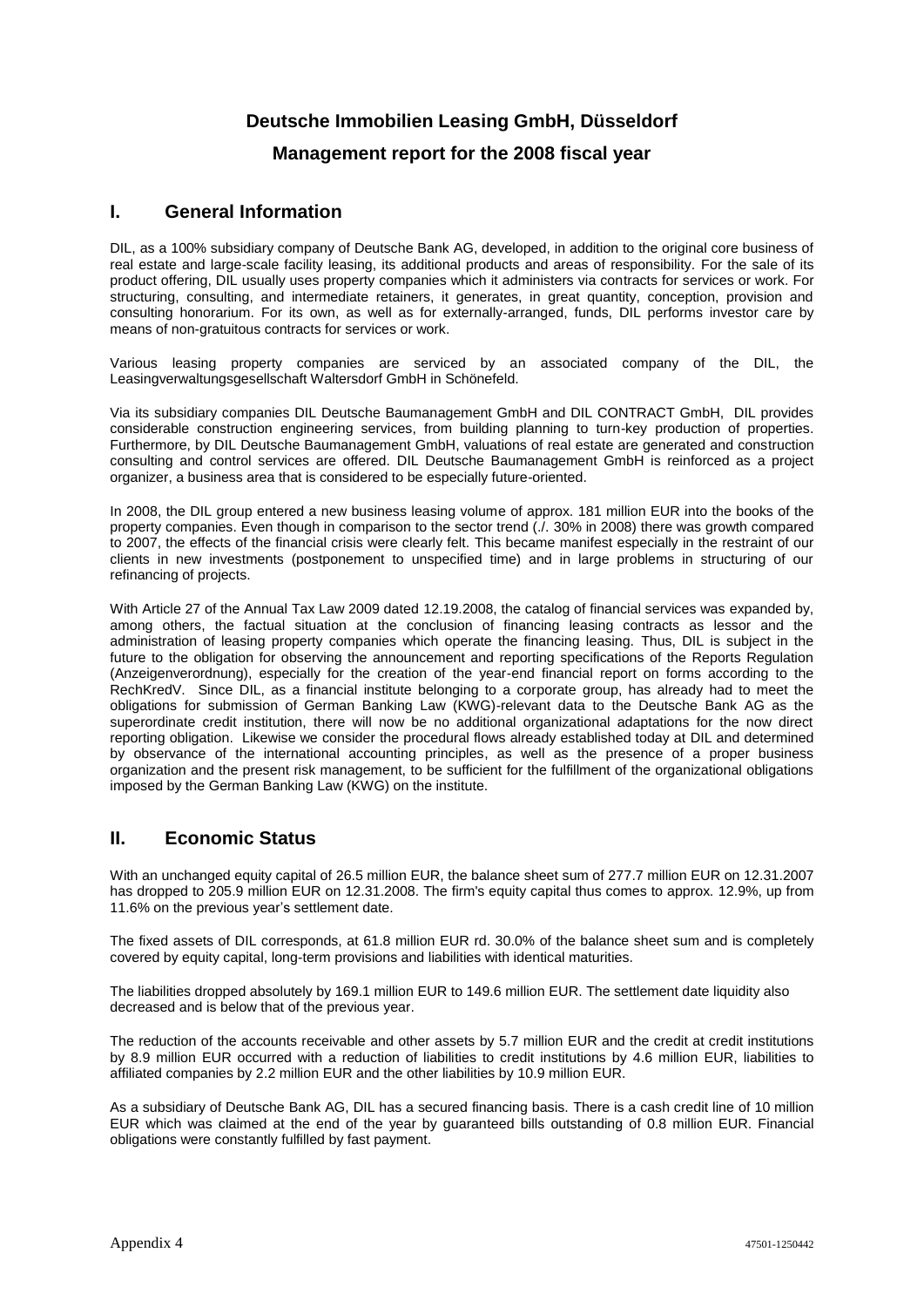The cash flow is calculated for 2008 as follows:

- 8,302 TEUR Profit transfer
- +1,858 TEUR Depreciation of fixed assets
- + 474 TEUR Increase/reduction of pension and other long-term reserves
- 1,680 TEUR Other non-payable revenue and expenditures
- $= 8.954$  TEUR vear-end cash flow

The main cause for the cash flow having dropped by 5.9 million EUR was the annual profit for the year prior to profit transfer having dropped by 5.5 million EUR and the payment effectiveness of prior year accruals and deferrals of a sold wind park and the reversal of effects in the transfer of risk provisions.

The year-end result in the amount of 8.3 million EUR (previous year: 13.8 million EUR), which corresponds to a return on equity of about 31% (previous year: 52%), was transferred to the parent company Deutsche Bank AG with whom there is a profit and loss transfer agreement.

#### **III. Business Progression**

The business development in the past fiscal year lagged behind the prior year. The profit decline was decisively influenced by the financial crisis and by the consequences of the corporate tax reform, which made it more difficult to complete new leasing businesses. Effects on the existing business could essentially be avoided. The new products were not able to bring a positive profit contribution because of the economic environment.

The sales revenues essentially contain the following result factors:

| Income from subleasing relationships                   | 29.6 million EURI | 46% |
|--------------------------------------------------------|-------------------|-----|
| Income from services and work for property companies   | 25.3 million EURI | 39% |
| Income from services and work for subsidiary companies | 7.0 million EURI  | 11% |
| Income from consulting and intermediation business     | 2.3 million EURI  | 3%  |

In revenues, 2008 was hit by the disappearance of a one-time entry item of the prior year of approx. 5.5 million EUR, and the dissolution of subleasing relationships which lead to a decline in income of about 1.7 million EUR. The extraordinary income in the amount of 1.9 million EUR contains the profit from the merger of two subsidiary companies into DIL. In comparison with the income from subleasing relationships, the outlay expenses are at approximately the same level.

Decisive for the reversal in the result from participations of net +1.9 million EUR in the previous year to net -1.2 million EUR in the current year was essentially the transfer of a loss shown by DIL Deutsche Baumanagement GmbH.

Depreciations on financial assets in the amount of 1.2 million EUR contributed to an additional worsening of the result.

Thus, the result of the usual business activities is at approx. 9 million EUR below the previous year's level.

# **IV. Risk Report**

By efficient risk management, notable exceptional expenses were able to be avoided. Because of the overall economic situation, an increase in the caseload for loss of rent and necessity for judicial sale is expected. Through the financing contracts of the DIL-Group primarily concluded by a non-recourse-basis agreement, liability claims are eliminated. Moreover, a proven method for provisioning against risks was used.

A constant monitoring of the risk management will also reduce the risk potential in the future. The monitoring includes not only the existing business, but also the new business sectors. In particular, the risks associated with project organization are monitored intensively.

In order to meet the growing challenges with regard to any risk situations, an event-specific risk reporting in the form of a watch list has been introduced. The fundamental issues are assigned risk levels (I to III). By the risk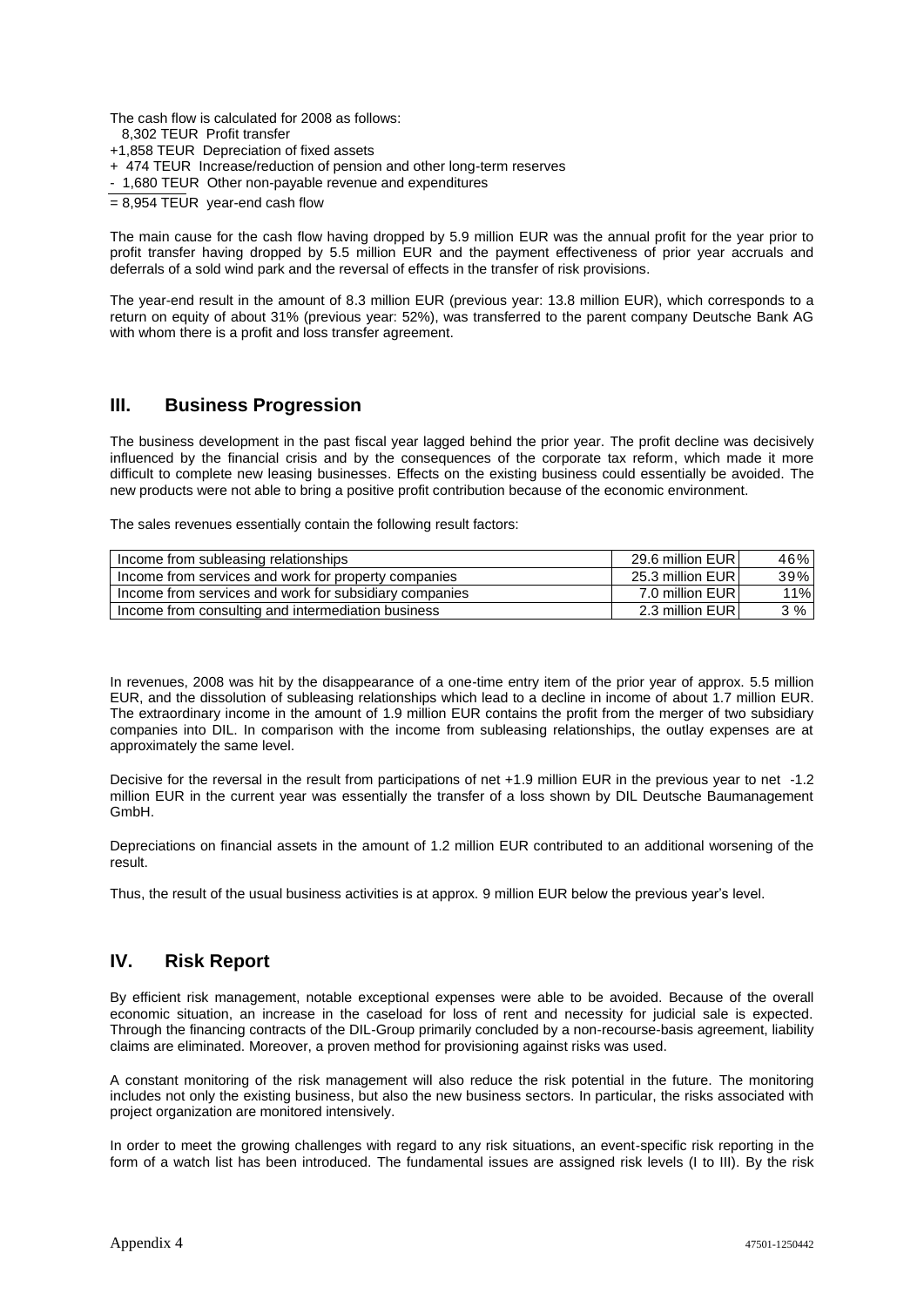classification, a corresponding intensive care with different focal points and monitoring time periods is created. This predictive monitoring makes it possible to anticipate the negative developments and to act against them.

The focus of the risk control of Deutsche Immobilien Leasing is asset risks from underwriting commitments to subscribers of closed-end-funds. By a seamless monitoring of the value developments of these properties by DIL Deutsche Baumanagement GmbH and a constant monitoring of address risks, conflict fields can be recognized at the proper time and early counter-measures can be introduced.

In the new business, an investment committee forms the organizational platform for observing a balanced ratio between risk and chance. The committee is given final decision-making authority beyond its general consulting role. In addition, each new engagement is guided through the central credit risk management of the parent company.

Operational risks, which occur as a result of a deficiency or malfunction of internal procedures, are immediately recorded and monitored in the frame of a corporation-wide monitoring system. Any possible necessary improvements and changes to the operational flows can be derived as a result of this.

Price-change risks and currency and interest rate change risks do not exist; derivative financial instruments are not used by Deutsche Immobilien Leasing.

# **V. Outlook**

The new orientation of the new business, which was undertaken in recent years and was further focused in 2008, unfortunately as a result of the effects of the financial crisis, did not yet show the expected effects in view of the planned profits.

Although the long-term insured services and work for property companies will continue to represent the primary profit component, we are focusing our activities in new business on project arranging, the requirement of equity capitalized closed-end real estate funds, the consulting of our customers for large real estate transactions and the timely engagement in interesting principle investments in the real estate sector.

It is also expected that in 2009 the financial crisis will burden new business. This can be attributed to the willingness of investors, still very restrained as before, and also to the restrictive readiness of the banks to provide outside funds.

In the area of traditional real estate leasing, the negative consequences of the corporate tax reform were able to be avoided in 2008; however, in spite of that they will have effects on the design of new contracts.

We anticipate that in 2009 real estate leasing agreements will be activated in particular in combination with the performance of construction work or as an investment product, if there is success in presenting the necessary outside financing.

Moreover, it appeared that the growth in the number of investors cared for both from in-house and from third-party funds had shown a considerable increase in profit already in 2008. We expect that this business area will also make an increasing profit contribution in the future.

A profit forecast for all of 2009 is not possible because of the uncertainties from the financial crisis, since it is not foreseeable how willing the banks will be to provide financing and how the investment behavior of investors will develop in this year.

But in the medium term, the board of managers is convinced that because of the new orientation, decreasing profits from the existing business will be over-compensated by profitable new business. However, stringent cost discipline and efficient risk management should not be neglected.

As a result of the bankruptcy of a lessee in 2009, we calculate an unplanned extraordinary expense of approx. 800 TEUR by which the anticipated total expense of the previously-made forecast is exceeded. No other events of particular importance occurred after the conclusion of the fiscal year.

Deutsche Immobilien Leasing GmbH Board of management